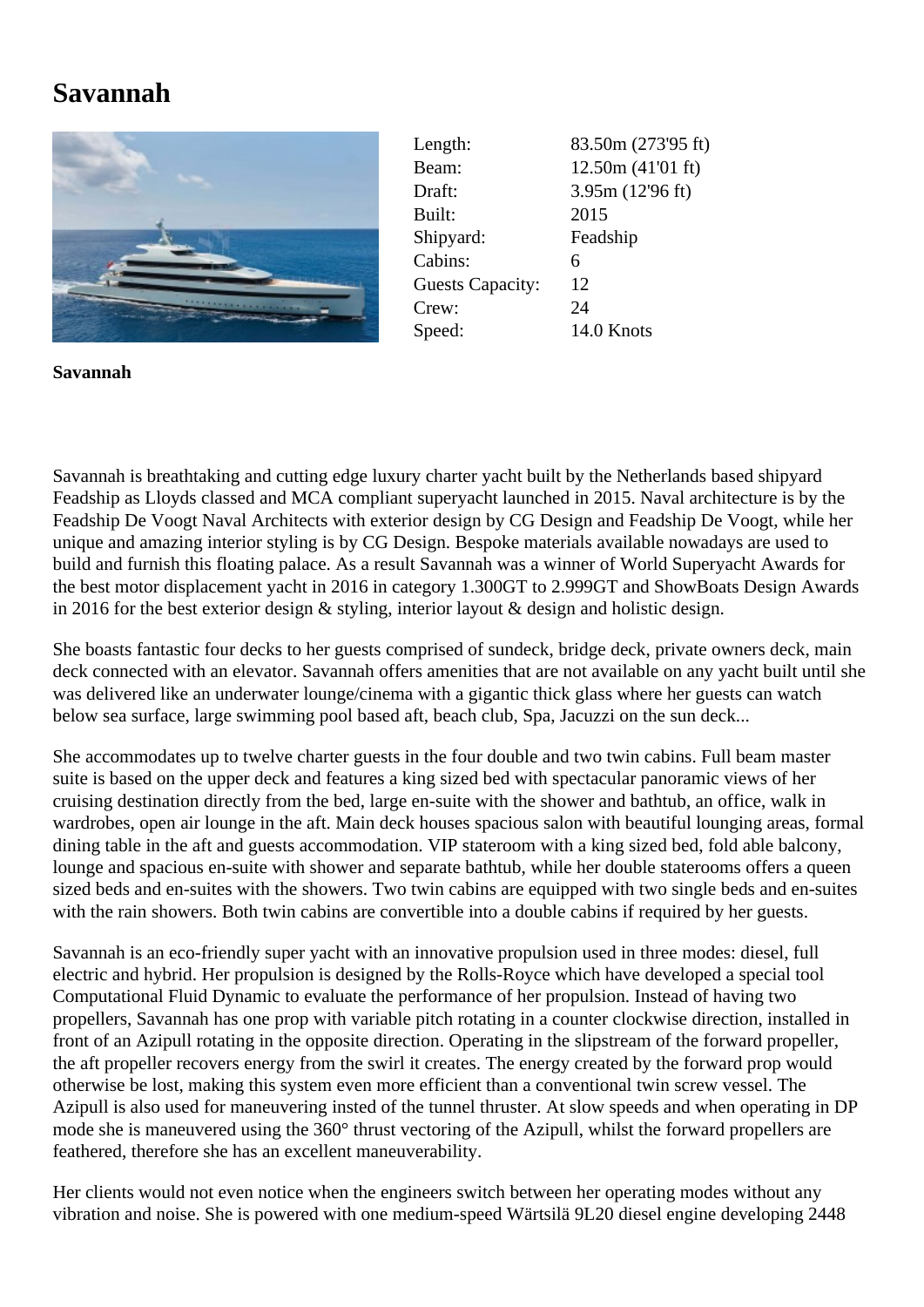BHP, one Caterpillar C32 generator developing 1000 kW, two Caterpillar C18 developing 600 kW per unit and Corvus lithium-ion batteries bank with 1000 kWh capacity powered by her aux generators. Thanks to her special hull design and innovative propulsion system never used on the yacht before, Savannah reaches up to 17.0 Knots with cruising range of 6500 Nautical Miles @ 14.0 Knots supported with the stabilizers underway and at the anchor manned by a professional and an experienced marine crew of twenty-four members.

Luxury charter yacht Savannah is available for chartering in the following Caribbean destinations: Virgin Islands, Windward, Leeward, Bahamas and Cuba.

## **Technical specifications:**

LOA: 83.50m (273'95 ft) Beam: 12.50m (41'01 ft) Draft: 3.95m (12'96 ft) Flag: Cayman Islands Built: 2015 Shipyard/Builder: Feadship Naval architect: Feadship De Voogt Exterior design: CG Design/Feadship De Voogt Interior design: CG Design Classification society: Lloyds Register Type: Displacement motor yacht MCA compliant: Yes GT: 2250 T Hull material: Steel Superstructure: Aluminum Decks: Teak Engine: 1 x Wärtsilä 9L20 - 2448 BHP Generators: 1 x Caterpillar C32 1000 kW, 2 x Caterpillar C18 600 kW Batteries: Corvus 1000 kWh Li-ion Fuel consumption: 500 liters/hr Dynamic positioning system - DP Fuel capacity: 150.000 liters Fresh-water capacity: 40.000 liters + RO Water makers Propulsion: 1 x CP propeller Rolls-Royce with variable pitch Bow thruster: 1 x Azimuth Rolls-Royce Stern: 1 x Azipull Rolls-Royce Air condition: Entire yacht with individual cabins controls Stabilization: Yes @ Anchor & Underway Top speed: 17.0 Knots Cruise speed: 14.0 Knots Range: 6.500 (@ 14.0 Knots of cruise speed) Nautical Miles Guests: 12 Cabins:  $6$  (4 x double cabins + 1 x twin cabins) Crew: 24 WiFi - VSAT Elevator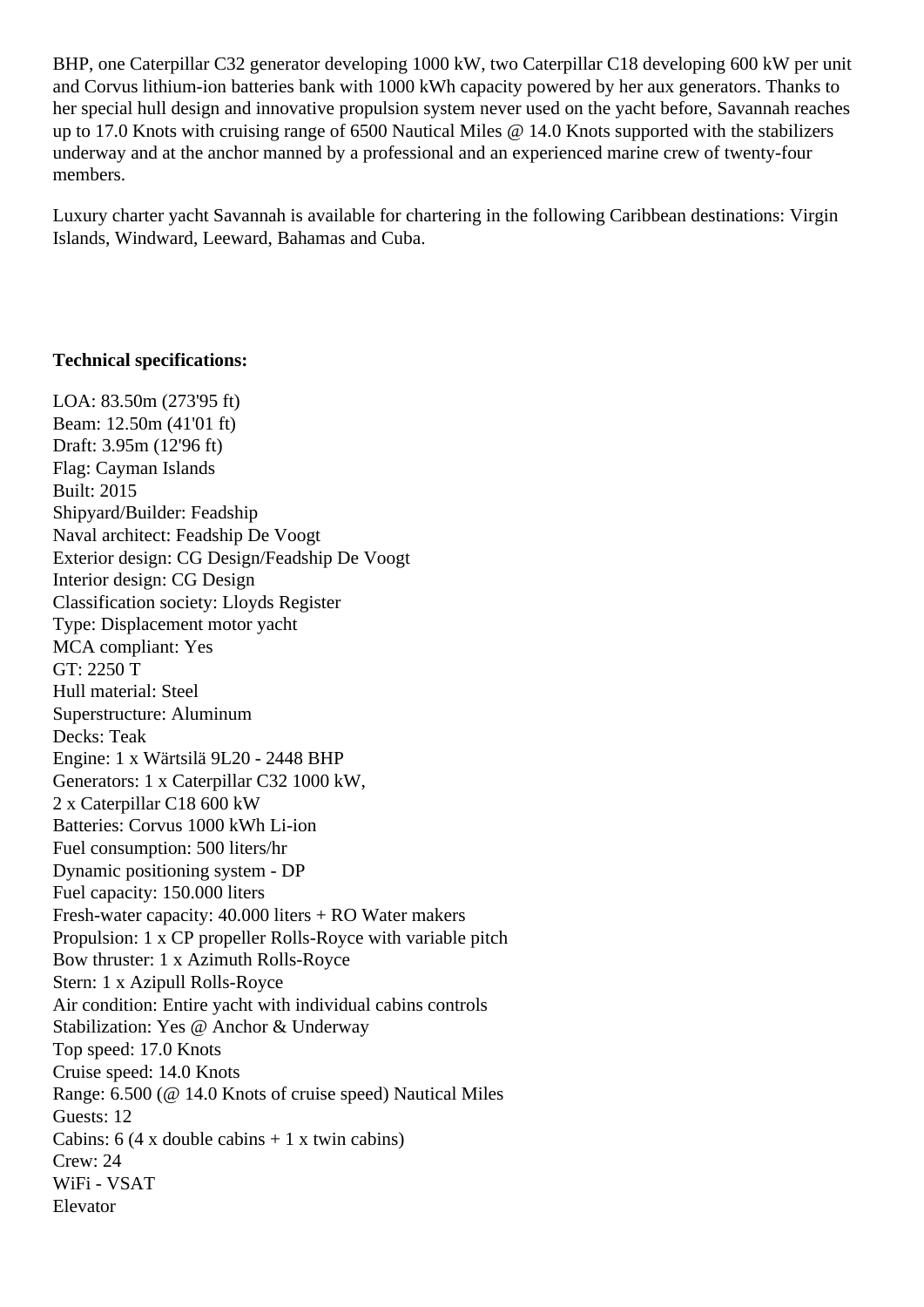Tenders and sea toys:

1 x 9.50m limousine tender

- 1 x 9.50m sport tender
- 1 x 6.0m jet tender
- 2 x Yamaha Stand-up jet ski
- 4 x Stand-up paddle boards
- 2 x Sea doo Spark jet ski
- 1 x Sea doo Wake Wave runner
- 2 x Jet surfs
- 4 x Sea bobs
- 2 x Laser sail boats
- 1 x Double kayak
- 2 x Single kayaks
- 4 x Mountain bikes
- 1 x Fly board
- 1 x Inflatable slide and trampoline
- 7 x Sets of diving gear (RDV diving ONLY)
- Snorkeling gear
- Large selection of inflatable tow-able toys
- Basketball court
- Beach club
- Large swimming platform
- Large swimming pool
- Extensive GYM gear
- Yoga gear
- DJ gear + PlayStation
- BBQ
- Approved RYA water sports center
- Spa, Hammam and massage room
- Beach gear and games

Savannah superyacht disclaimer:

Superyacht Savannah is not represented by Navis Yacht Charters. If you want to know more about Savannah, please contact us.

Images